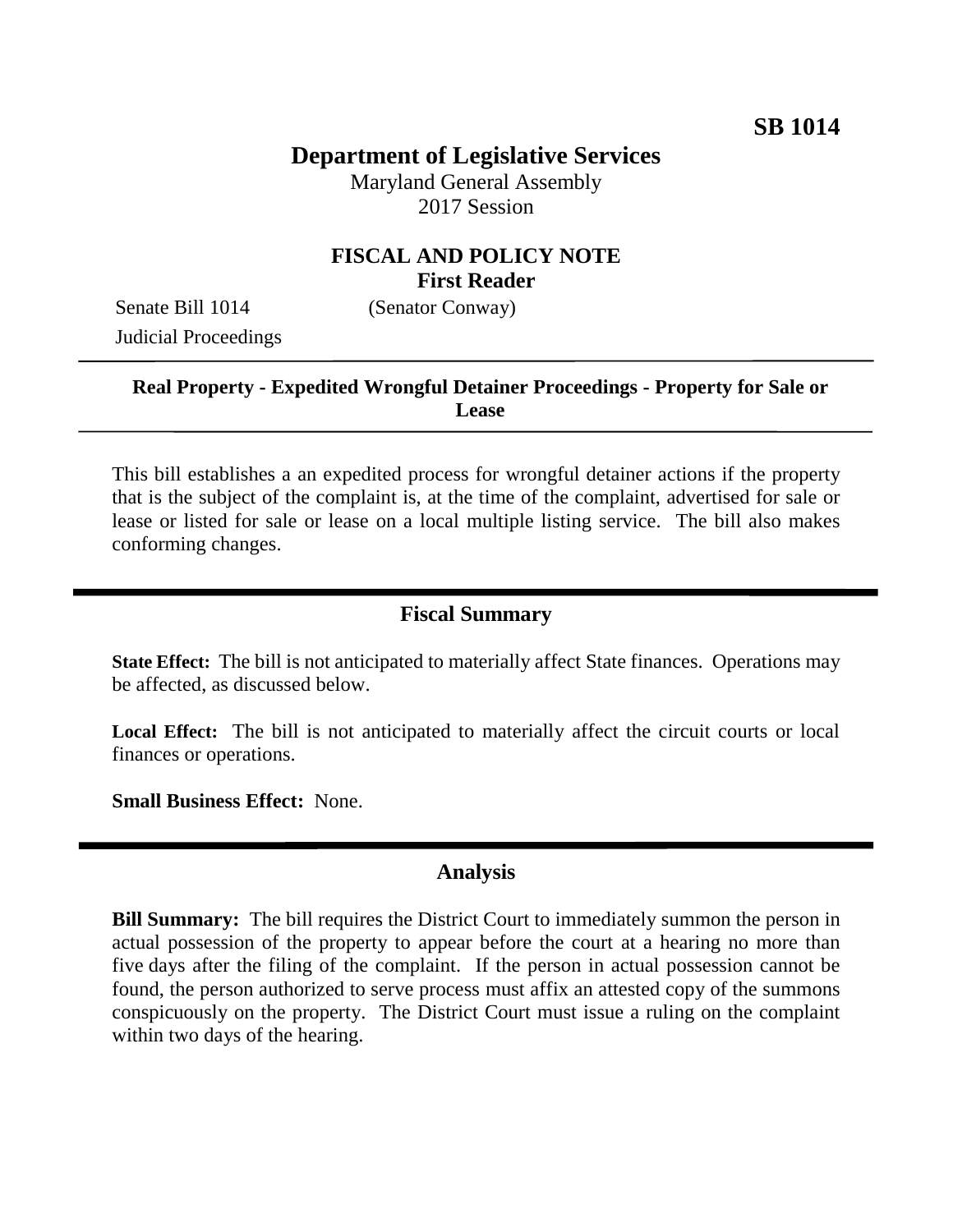The bill authorizes either party to appeal the judgment of the District Court to the circuit court for the county in which the property is located within two days after the District Court enters a judgment. If an appeal is sought, the circuit court must set a hearing date within three days and must immediately serve, in person, notice of the order for the hearing on the parties or the parties' counsel. The judgment of the circuit court must be issued within two days after the hearing.

If the District Court, or the circuit court in the event of an appeal, rules in favor of the complainant, a warrant must be issued by the court to the sheriff within 24 hours after the ruling. The sheriff must then immediately execute the warrant and return the property to the complainant.

**Current Law:** "Wrongful detainer" means to hold possession of real property without the right to do so. State law does not authorize counterclaims or cross-claims in wrongful detainer actions.

A wrongful detainer action is not available if (1) the person in actual possession of the property has been granted possession under a court order; (2) a remedy is available under general landlord and tenant law; or (3) any other exclusive means to recover possession is provided by statute or rule.

If a person holds possession of a property to which he or she is not entitled, a person claiming possession may file a complaint, in writing, with the District Court of the county in which the property is located. Once the court receives a complaint, the court must summon the person in possession of the property, with specified notice, to show why the court should not restore possession of the property to the person who filed the complaint (the plaintiff).

If the court determines that the plaintiff is entitled to the property, the court must enter a "judgment for restitution" and instruct the sheriff to return possession of the property to the plaintiff. The court may also award damages to the plaintiff for the wrongful detainer, court costs, and attorney's fees, if a claim for damages was included in the complaint and the court finds that specified notice and jurisdiction requirements were met.

Either party may appeal the decision to the circuit court for the county where the property is located within 10 days of the decision of the District Court. In that case, the person in actual possession of the property may remain there until the appeal is decided if he or she (1) files an affidavit that the appeal is not taken for delay and (2) files a bond conditioned on diligent prosecution of the appeal or pays to the original plaintiff or into the court:

 the fair rental value of the property for the entire period of possession up to the date of judgment;

SB 1014/ Page 2